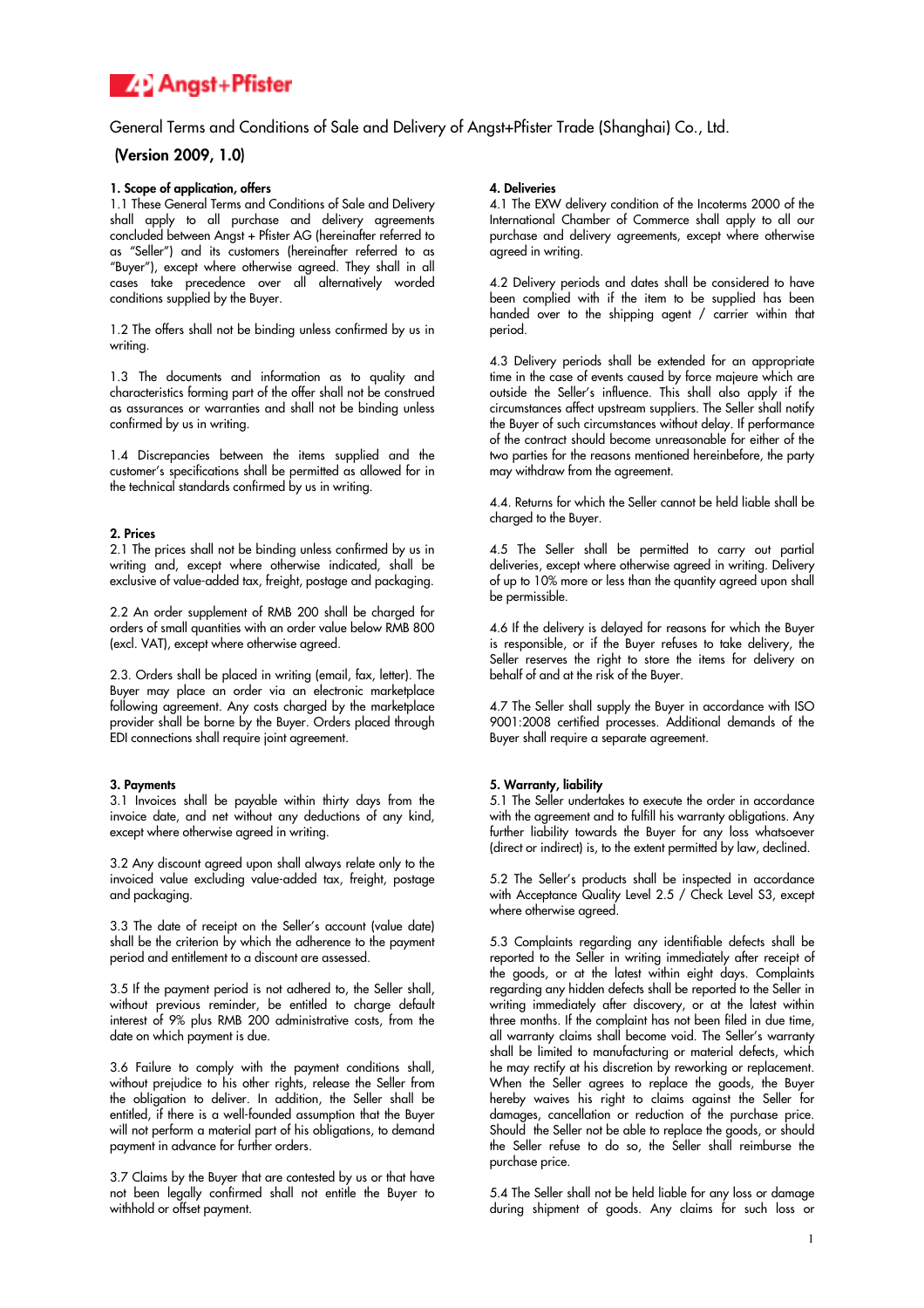damage shall be addressed direct to the delivering freight office or carrier.

## 6. Restriction of liability, limitation of claims

6.1 The Seller shall not be liable for breach of contractual and extra-contractual obligations by himself or his employees, in particular due to impossibility, delay, default in contract formation or impermissible action, except in case of intent and gross negligence restricted to loss or damage foreseeable at the time the agreement was concluded. The Seller shall not be liable for lost profit and consequential loss or damage, to the extent permitted by law.

6.2 Unless otherwise agreed, any contractual claims which the Buyer is entitled to in connection with the delivery of the goods shall fall under the statute of limitations within two years (according to PRC law) after the goods have been delivered to the Buyer. This limitation period shall also apply to such goods which, according to their normal purpose of use, have been used for construction works related to real estate property which have caused damage within this construction, unless this purpose of use has been agreed upon in writing. This limitation period shall not apply to our liability resulting from breaches of contract caused by wrongful intent or by our gross negligence; neither shall it apply to any of the Buyer's statutory rights of redress. In cases of replacement, the limitation period shall not start again.

#### 7. Copyrights, patent rights, design and trademark rights

7.1 The Seller reserves ownership of and copyright in offers, drafts, drawings and other documents. The latter shall be made accessible to third parties only with the Seller's written agreement. Drawings and other documents forming part of offers shall be returned on request.

7.2 If the Seller has delivered goods in accordance with drawings, models, samples or other documents supplied by the Buyer, the Buyer shall warrant that these do not infringe the intellectual property rights of third parties. If, claiming superior rights, a third party forbids the Seller in particular to manufacture and deliver such objects, the Seller shall be entitled – without being obligated to verify the legal position – to discontinue any further activity in this regard and to claim damages if the Buyer is at fault. In addition, the Buyer undertakes to indemnify the Seller and hold him harmless in respect of claims by third parties in connection with an infringement of their rights.

## 8. Test parts, molds, tools

8.1 If the Buyer has to provide test parts, molds or tools for the execution of the order, the same shall be supplied in due time, free of payment and defect, to the production site in the agreed quantity, or else with a suitable additional quantity for potential rejects. If this is not done, the costs caused thereby and other consequences shall be borne by the Buyer.

8.2 The costs for the production of test parts including the costs for models and tools shall be borne by the Buyer, except where otherwise agreed in writing.

8.3 The property rights in the models, tools and other devices required for the production of parts ordered shall depend on the agreements concluded. If the molds, tools or devices become unusable prior to completion of the order, the costs necessary for replacement shall be borne by the Seller.

8.4 With respect to tools, molds, and other devices provided by the Buyer, the Seller's liability shall be limited to the same care as exercised in own matter. Costs for servicing and care shall be borne by the Buyer. The Seller's obligation to keep the same shall expire – regardless of the property rights of the Buyer – at the latest two years after the last manufacture from the mold or tool.

#### 9. Concluding provisions

9.1 No variation of or amendment to these stipulations shall be valid unless made in writing. The same shall also apply to any waiver of the requirement for the written form.

9.2 Purchase and delivery agreements as well as individual rights and obligations resulting therefrom may be transferred only subject to the written approval of the other contracting party.

9.3 Unless the agreement specifically provides otherwise, the place of performance for all contractual obligations shall be the place where the Seller has its registered office.

9.4 If, on whatever grounds, one or more stipulations of these General Conditions of Sale and Delivery are or become ineffective either in whole or in part, the other stipulations shall remain in effect unchanged. The contracting parties undertake to agree on replacement stipulations which represent as closely as possible the content of the ineffective stipulations.

9.5 All agreements shall be governed by and construed in accordance with PRC law only.

9.6 The ordinary courts of Shanghai, China, shall have exclusive competence to decide on all litigation arising out of or in connection with individual purchase or delivery agreements. The Seller reserves the right to take action against the Buyer at his registered office and/or domicile.